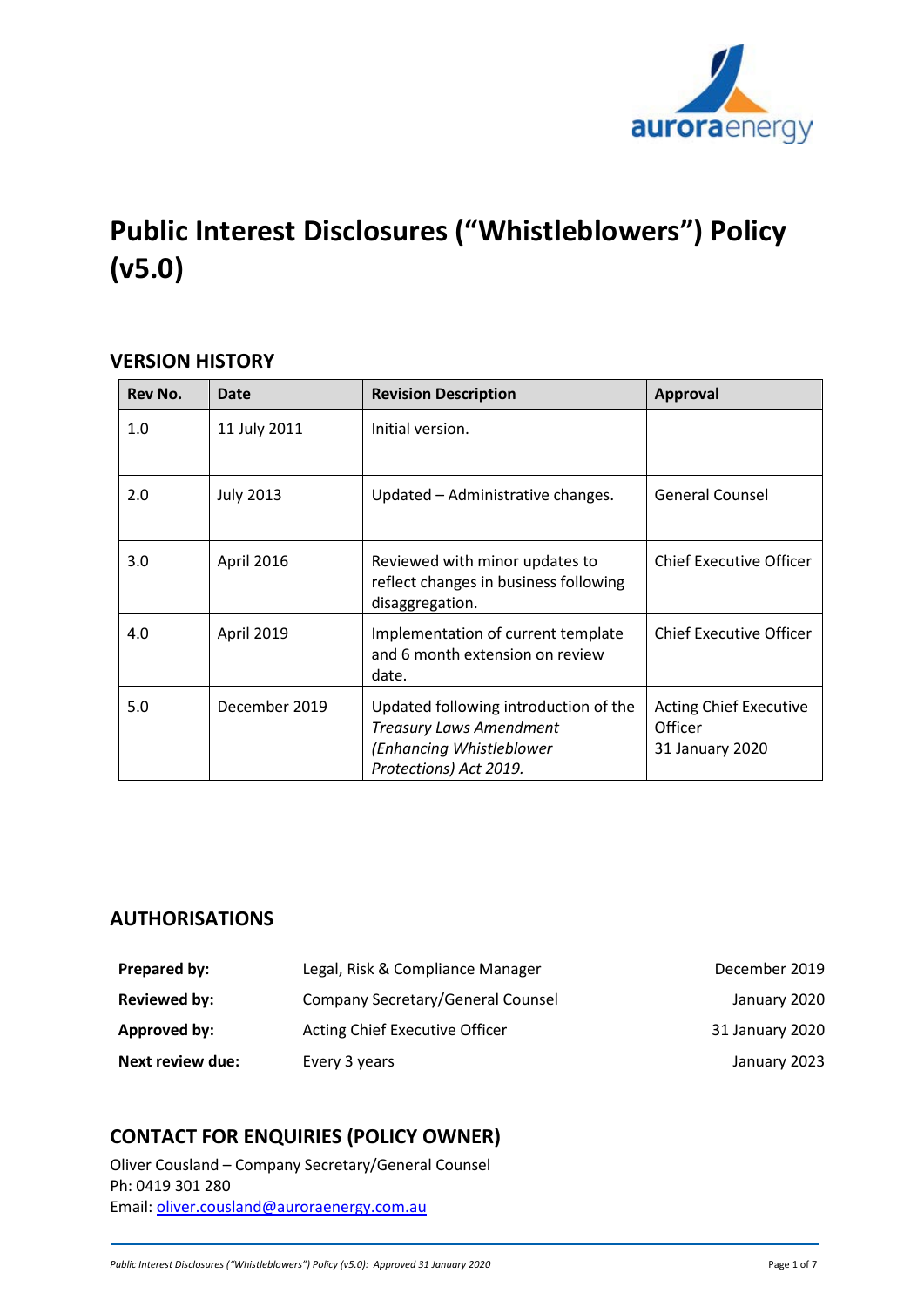# **1. Introduction**

Aurora Energy is subject to the *Public Interest Disclosures Act 2002* (Tas.) ('PID Act'), the *Corporations Act 2001* (Cth.) ('Corporations Act') and the *Tax Administration Act 1953* (Cth) ('Tax Act') which include protections for public interest disclosures.

### **2. Purpose**

The purpose of this policy is to outline Aurora Energy's process for managing disclosures made under the PID Act, the Corporations Act and the Tax Act. The policy is designed to:

- encourage and facilitate disclosures of wrongdoing by Aurora Energy and its employees;
- protect persons making disclosures; and
- provide for matters disclosed to be properly investigated and dealt with.

Aurora Energy recognises that it is in the public interest for whistleblowing to occur and that this will be encouraged and facilitated by improving whistleblowing culture and increasing transparency.

### **3. Scope**

This policy applies to all officers, employees and contractors of Aurora Energy. It also applies more broadly to others able to make disclosures under the Corporations Act and Tax Act (for example, relatives of an employee).

# **4. Operation of the Policy**

The PID Act ('Tasmanian regime') and the Corporations Act and Tax Act ('Commonwealth regime') operate separately, but may overlap. The whistleblowing procedures differ between the Tasmanian regime and the Commonwealth regime (for example the Commonwealth regime recognises a broader category of discloser, the eligible recipients for a disclosure are different and the scope of disclosable matters is determined by different legislation).

Where a disclosure is protected under both the Tasmanian and Commonwealth regime, Aurora Energy will apply the Commonwealth regime unless otherwise agreed with the discloser.

Aurora Energy will support any potential discloser in navigating the Tasmanian and Commonwealth regimes. If you have any queries about this policy or the process for making a disclosure, please contact:

- Oliver Cousland, Company Secretary/General Counsel: Email: Oliver.Cousland@auroraenergy.com.au; or
- Alistair Burke, Legal, Risk & Compliance Manager: Email: Alistair.Burke@auroraenergy.com.au

### **5. How to Disclose**

Aurora Energy maintains the following confidential email address which is available to all eligible disclosers (including current employees, past employees and family members and contractors):

#### whistleblower@auroraenergy.com.au

This email account is managed by the Company Secretary/General Counsel but may be accessible by other staff for administration purposes only. Any emails received will be treated confidentially by Aurora Energy.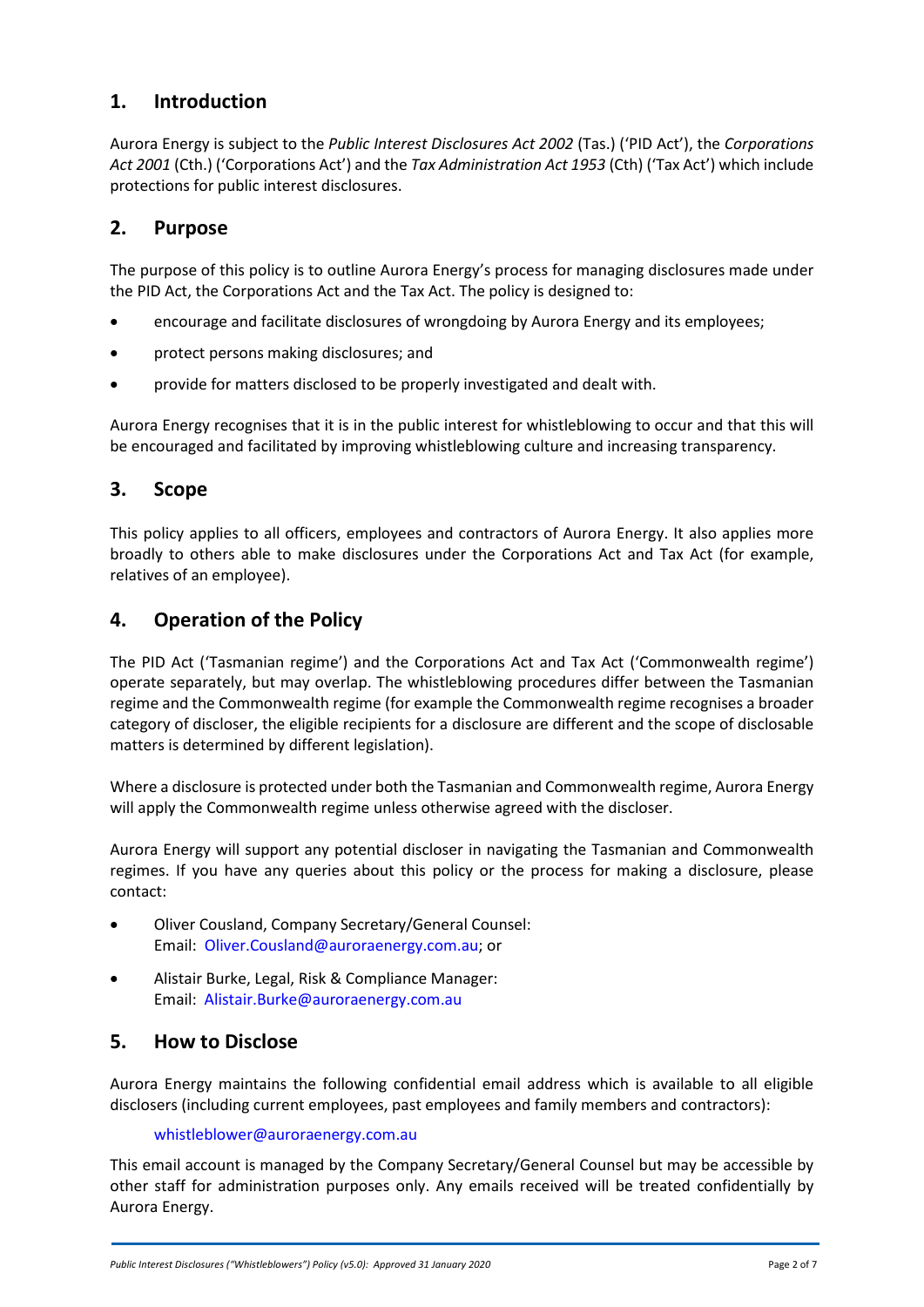# **6. Tasmanian Regime**

#### **6.1 Introduction**

A disclosure made under the PID Act will be managed by Aurora Energy in accordance with this policy and the Public Interest Disclosures Procedure.

Disclosures may be made by public officers (members, officers and employees of Aurora Energy) and Aurora Energy contractors (being an entity or employee/contractor of an entity who has entered into a goods or services contract with Aurora Energy).

Disclosures may be made in relation to improper conduct (either on the part of Aurora Energy or another public officer) or in relation to "detrimental action" (either on the part of Aurora Energy or another public officer) against a person in reprisal for making a protected disclosure.

**Detrimental Action** means action causing injury, loss or damage, intimidation or harassment, discrimination, disadvantage or adverse treatment in relation to employment, career, profession, trade or business (including taking disciplinary action) and threats of detrimental action.

**Improper Conduct** means serious or significant illegal or unlawful activity, corrupt conduct, maladministration, professional misconduct, waste of public resources, conduct constituting a danger to public health and/or safety or a danger to the environment or a breach of the code of conduct.

#### **6.2 Protections**

Detrimental action against a person in reprisal for a making or intending to make a protected disclosure is prohibited. A person who makes a protected disclosure is protected from any civil, criminal or administrative liability for making the disclosure. This immunity does not apply to any improper conduct of the person that is the subject of the disclosure.

The courts are able to make a wide variety of preventative and compensatory orders if detrimental action is established. The Tasmanian regime requires that information in respect of a protected disclosure must not be disclosed (including the identity of the discloser) with limited exceptions.

#### **6.3 Making a Disclosure**

A protected disclosure can be made to the following:

- Ombudsman Tasmania;
- the Tasmanian Integrity Commission; or
- Aurora Energy via the Principal Officer (CEO) or the delegated Public Interest Disclosure Officers (the General Counsel/Company Secretary or the Legal, Risk and Compliance Manager).

Disclosures can be made to the above in person or via any method of communication including email, phone or post. The confidential Aurora Energy email address for disclosures is detailed in Section 5 of this policy.

Note that contractors may only make disclosures to Ombudsman Tasmania or the Integrity Commission.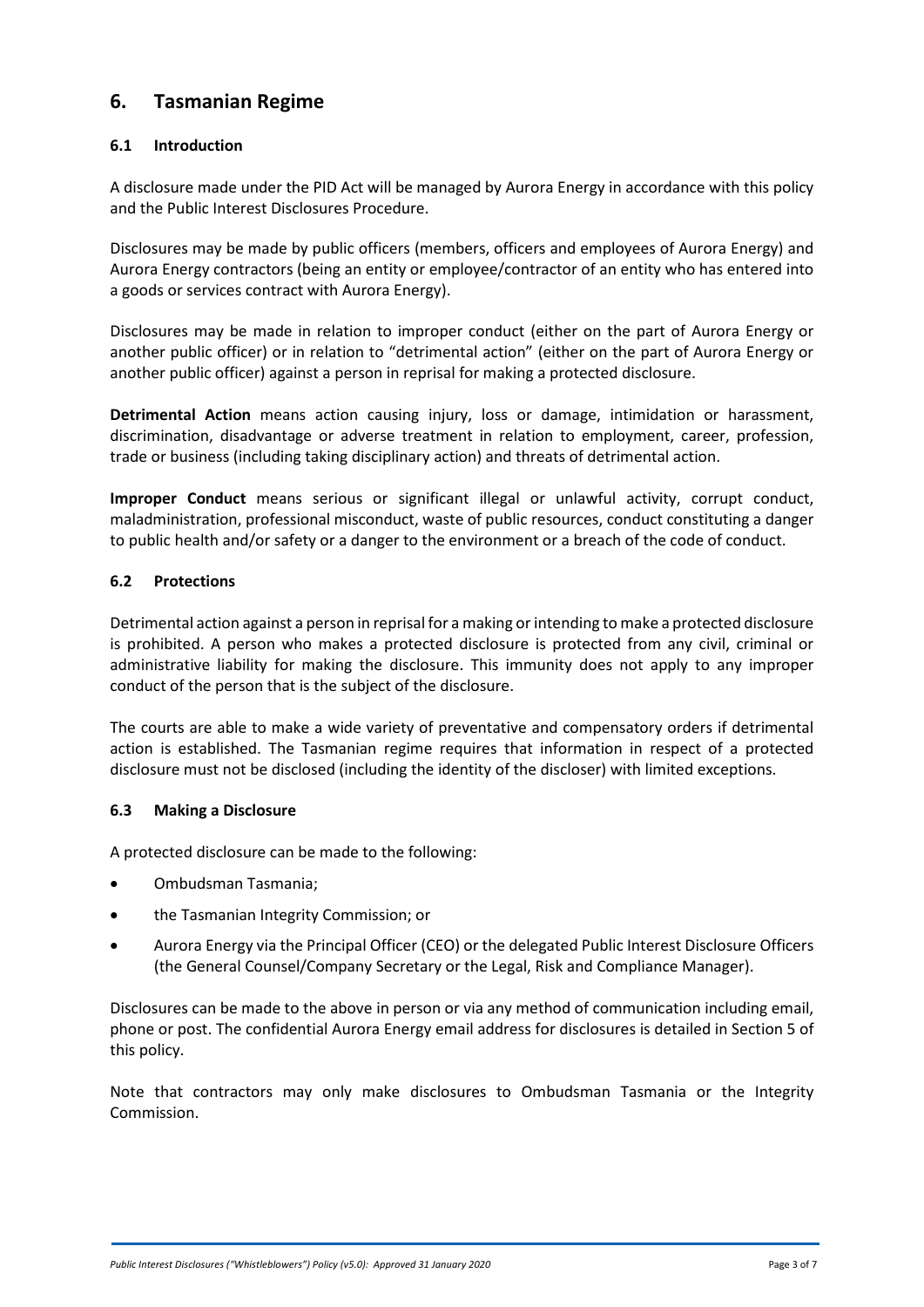#### **6.4 Support for Disclosers**

The following support is provided by Aurora Energy to any person who makes, or is considering making, a protected disclosure:

- direction on the application of the dual Tasmanian and Commonwealth regimes;
- treatment of all disclosures in the strictest of confidence;
- protection from victimisation and other detrimental action;
- provision of a support person/welfare manager if necessary; and
- prompt investigation and resolution of all matters the subject of a disclosure.

#### **6.5 Aurora Energy Responsibilities**

Aurora Energy and its employees must not:

- take detrimental action against a person in reprisal for a protected disclosure being made;
- divulge information obtained as a result of the handling or investigation of a protected disclosure without legislative authority;
- obstruct the Ombudsman in performing his responsibilities under the PID Act; or
- knowingly provide false information with the intention that it be acted on as a disclosed matter.

#### **6.6 Public Interest Disclosures Procedure**

This policy should be read in conjunction with the Public Interest Disclosure Procedures found at the following link:

[https://www.auroraenergy.com.au/sites/default/files/2019-](https://www.auroraenergy.com.au/sites/default/files/2019-05/Public_Interest_Disclsoure_Procedures_-_June_2017_update.pdf) [05/Public\\_Interest\\_Disclsoure\\_Procedures\\_-\\_June\\_2017\\_update.pdf](https://www.auroraenergy.com.au/sites/default/files/2019-05/Public_Interest_Disclsoure_Procedures_-_June_2017_update.pdf)

These are procedures for dealing with disclosures, investigations, and the protection from reprisals of persons making disclosures under the Tasmanian regime.

### **7. Commonwealth Regime**

#### **7.1 Introduction**

A disclosure made under the Commonwealth Regime will be managed by Aurora Energy in accordance with this policy and the Commonwealth Regime Disclosures Procedure.

Disclosures may be made by officers and employees of Aurora Energy, paid and unpaid service providers to Aurora Energy (and their employees), associates of Aurora Energy (which includes the directors and company secretary) and a relative or dependant of an eligible discloser.

To be eligible for protection, a disclosure made under the Commonwealth regime must contain information that the discloser has reasonable grounds to suspect one of the following:

- misconduct or improper state of affairs or circumstances;
- conduct that constitutes an offence against, or in contravention of, the Corporations Act 2001 (Cth), Australian Securities and Investments Commission Act 2001 (Cth), Banking Act 1959 (Cth), Financial Sector (Collection of Data) Act 2001 (Cth), Insurance Act 1973 (Cth), Life Insurance Act 1995 (Cth), National Consumer Credit Protection Act 2009 (Cth) or Superannuation Industry (Supervision) Act 1993 (Cth);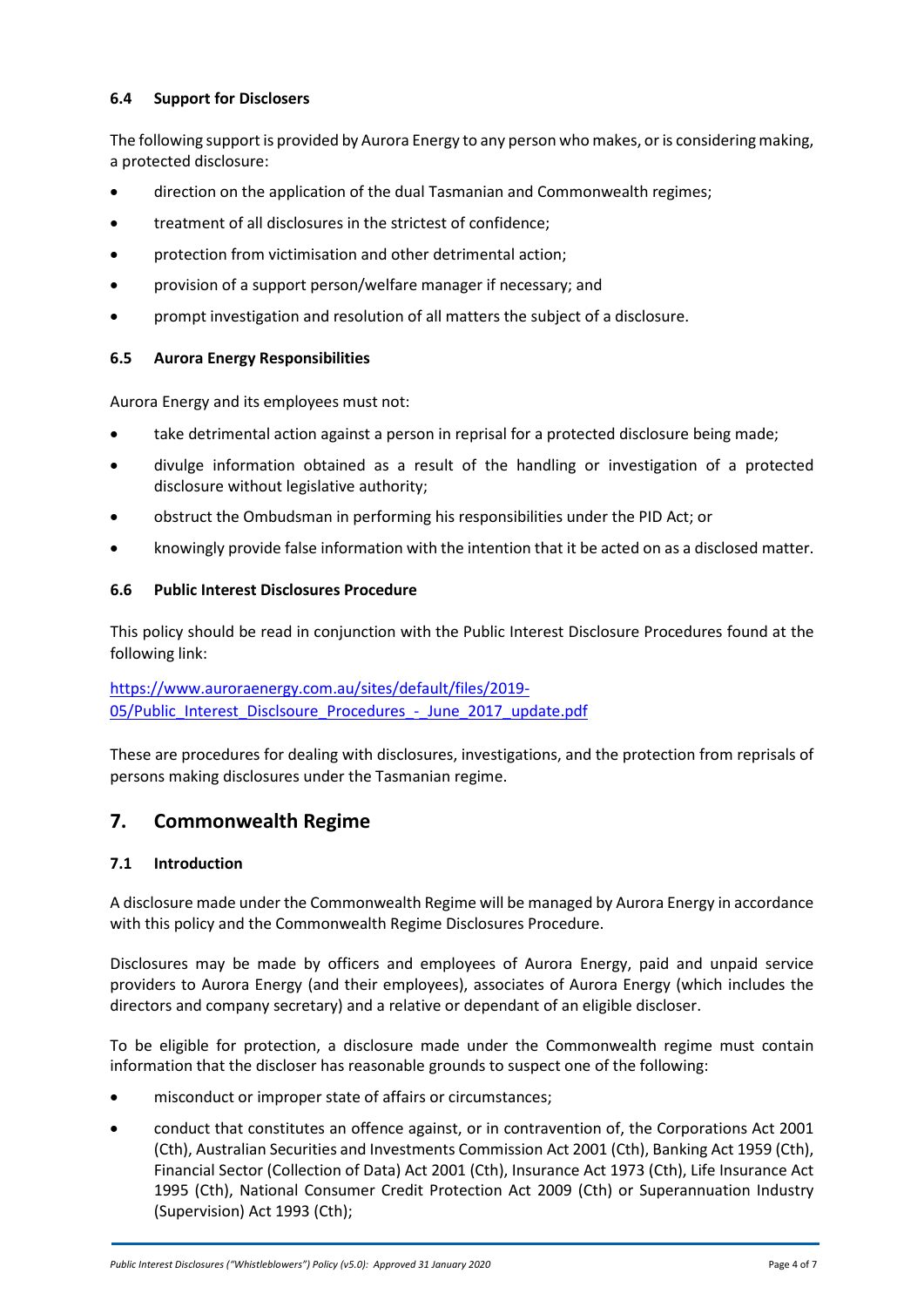- conduct that constitutes an offence against any other law of the Commonwealth that is punishable by imprisonment for a period of twelve months or more; or
- conduct that represents a danger to the public or the financial system.

Examples of conduct that are likely to qualify for protected disclosure include bribery, fraud, detrimental conduct against a whistle-blower and other illegal conduct (i.e. theft). Disclosures that relate solely to personal work-related grievances (i.e. interpersonal conflict or industrial disputes) do not qualify for protection unless it also includes a disclosable matter.

If, following investigation, a disclosure is deemed to be incorrect it may still qualify for protection.

#### **7.2 Protections**

As with the Tasmanian regime, the Commonwealth regime requires the discloser's identity to remain confidential (subject to limited exceptions) and prevents any victimisation, detrimental action or legal liability against them.

#### **7.3 Making a Disclosure**

A disclosure under the Commonwealth regime may be made to:

- the Australian Securities and Investments Commission ('ASIC'), the Australian Prudential Regulation Authority or other Commonwealth authority that may be designated under the legislation;
- legal practitioners:
- an officer or senior manager of Aurora Energy, including the Principal and Delegated Officers detailed in Section 6.3 of this policy; or
- Aurora Energy's internal or external auditor;
- a registered tax agent or BAS agent of Aurora Energy (in the case of a disclosure under the Tax Act); or
- a journalist or parliamentarian provided that the disclosure is a public interest disclosure or an emergency disclosure under the Corporations Act.

Disclosures can be made in person or via any method of communication including email, phone or post. It is recommended that disclosures are made to Aurora Energy in the first instance via the confidential email address for disclosures is detailed in Section 5 of this policy.

#### **7.4 Support for Disclosers**

Aurora Energy supports disclosers by:

- providing confidential, accessible and anonymous methods to make disclosures;
- direction on the application of the dual Tasmanian and Commonwealth regimes;
- treatment of all disclosures in the strictest of confidence;
- protection from victimisation and other detrimental action;
- provision of a support person/welfare manager if necessary; and
- prompt investigation and resolution of all matters the subject of a disclosure.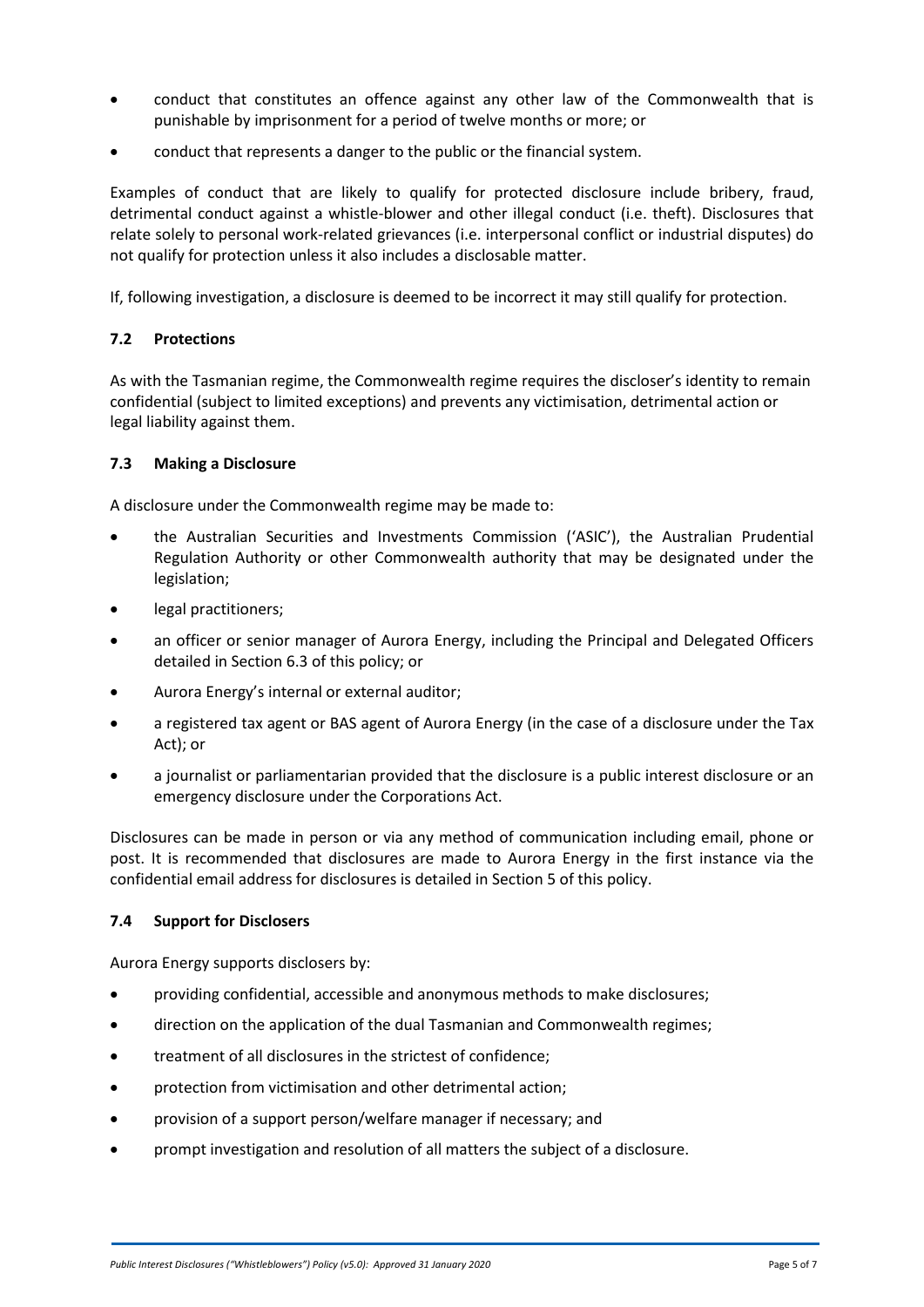#### **7.6 Commonwealth Regime Disclosures Procedure**

This policy should be read in conjunction with the Commonwealth Regime Disclosures Procedure found at the following link:

[http://www.auroraenergy.com.au/sites/default/files/2020-02/Commonwealth-Regime-Disclosures-](http://www.auroraenergy.com.au/sites/default/files/2020-02/Commonwealth-Regime-Disclosures-Procedure-v1.0.pdf)[Procedure-v1.0.pdf](http://www.auroraenergy.com.au/sites/default/files/2020-02/Commonwealth-Regime-Disclosures-Procedure-v1.0.pdf) 

These are procedures for dealing with disclosures, investigations, and the protection from reprisals of persons making disclosures under the Commonwealth regime.

### **8. Key Stakeholder Responsibilities**

The Chief Executive Officer is the Principal Officer for the purposes of the PID Act but may appoint delegated officers to undertake any or all of their functions.

The Company Secretary/General Counsel and Legal, Risk and Compliance Manager have been appointed as Public Interest Disclosure Officers in accordance with the PID Act. Additional responsibilities may fall on other persons from time to time in the role of the investigator or welfare manager.

The Chief Executive Officer, and all senior managers (including directors and Aurora Leadership Team members) are eligible recipients of disclosures under the Commonwealth regime.

### **9. Non-compliance with this Policy**

All non-compliances with this Policy will be recorded in accordance with the Compliance Policy. Any non-compliances that are risk-rated as Severe or Major will be escalated to the Board or a relevant Board Committee through Aurora Energy's non-compliance reporting processes. Non-compliances that are risk-rated as Moderate or Minor will be reported to the Chief Executive Officer.

Incidents of wilful non-compliance with this Policy are considered to be serious and will be dealt with in accordance with Aurora Energy's normal performance management process, which may include dismissal.

Failure to comply with the provisions of the PID Act, Corporations Act or Tax Act may result in criminal sanctions.

# **10. Related Policies**

- Compliance Policy.
- Public Interest Disclosures Procedure.
- Commonwealth Regime Disclosures Procedure.
- Conflict of Interest, Gifts and Benefits Procedure.
- Code of Conduct.
- Delegation Policy.